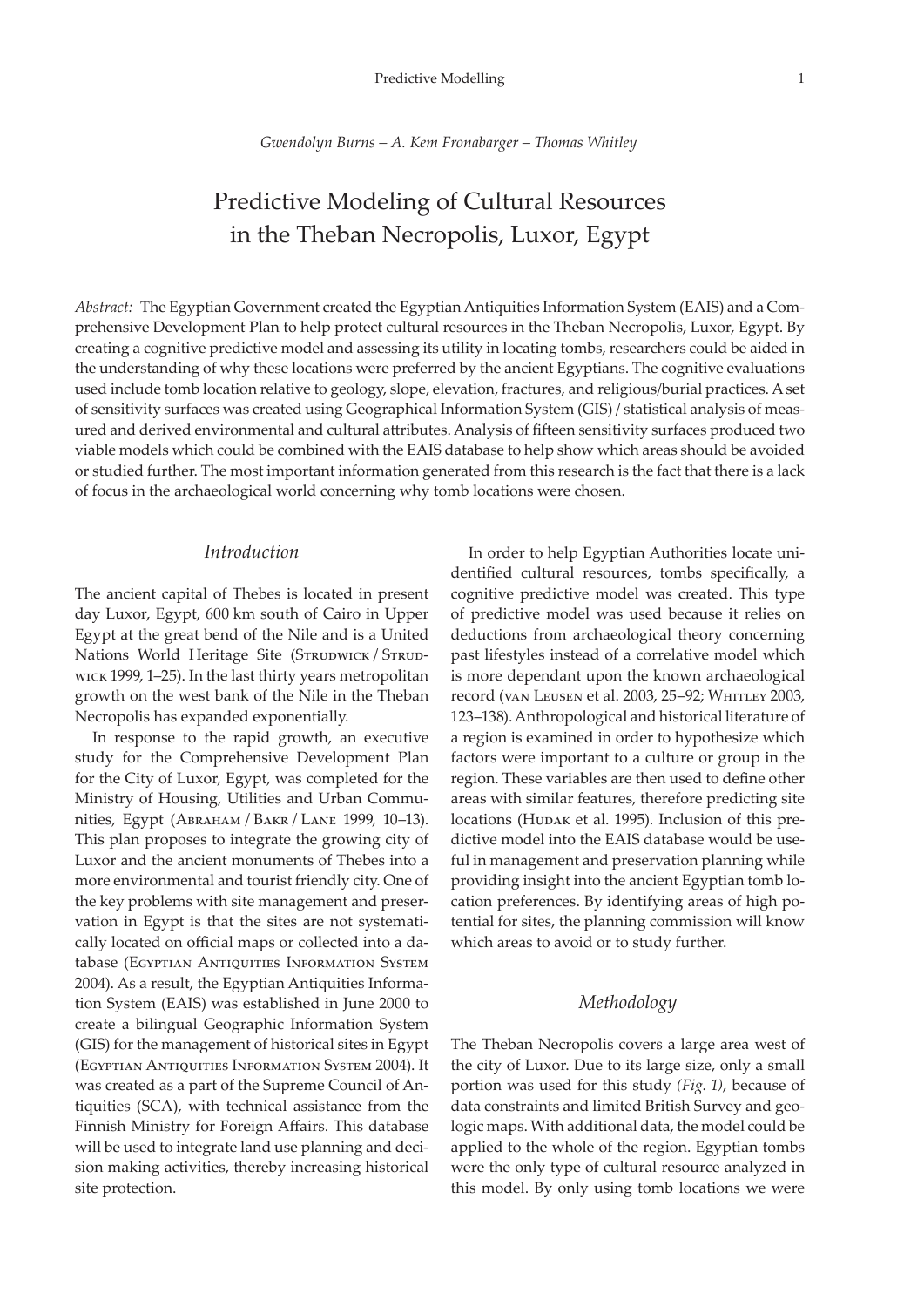

Fig. 1. Location of the study area (inset Perry 2004, p. 2).

able to focus on a smaller area while creating a more in-depth study which could be expanded to include other cultural resources in the future.

The model was created by analyzing both anthropogenic and environmental factors which may have had an impact on how tomb locations were chosen. Each factor was subdivided into at least one hypothesis indicating why the factors could have been useful in deciding tomb locations. These hypotheses were weighted and combined to create formulas. Only one hypothesis from each factor was considered in a formula. Once created, the formulas were used to generate predictive model sensitivity surfaces and tested to determine which was the most useful.

#### **Factors**

Six factors were selected in the creation of the formulas for the predictive model: geology, elevation, slope, orientation, fractures, and temple locations. Each was examined in detail and multiple hypotheses were created for each. The factors were assigned a value ranging from –1 to 1 for each hypothesis. These values were based upon their attributes as they applied to the cultural importance of the location of tombs. A value of –1 means that the expression of the hypothesis should correlate negatively with tombs, while a value of 1 means that the expression of the hypothesis should correlate positively with tombs. All other values range between the two, with 0 being the medium, no preference for or against tomb locations. Once the values were assigned, GIS analyses were run to create individual grids based upon each of the loadings and theories.

#### *Geology*

The geology layer was digitized from detailed field maps, based upon modern aerials, created by Frona-BARGER (2006). Since no information could be found connecting geology to tomb locations, we analyzed the GIS layer and created two different hypotheses based upon rock types. The first hypothesis (ease of cut is good/stability is bad) assumes that Egyptian tomb builders would look for the softest rock type, which would allow tombs to be cut into the rock easily; saving time and labor. The reasoning behind this thought is that the easier it was to construct the tombs, the more efficiently the work could be done. The second hypothesis (stability is good/ease of cut is bad) assumes that the Egyptians would look for the hardest rock type, because it would provide more stable and long lasting tombs.

Two different sets of values were assigned to each rock type based upon the above hypotheses. As the Nile Floodplain is not a stable environment due to its make up of loose soil derived from silt and flashflood runoff, it is given a value of –1 for each of the hypotheses. The Tarawan Formation is considered a compact unit which was formed in a stable environment. Due to its ability to resist weathering and erosion, it is assigned a value of .85 for stability and –.5 for ease of cut. As shale is not known for its strength or cohesion but for its ability to be easily dug, the Esna Formation is assigned a stability value of –.5 and an ease of cut value of .5. The Thebes Group is assigned a value of .75 for stability due to the strength and durability of the limestone. It is assigned a value of –.2 for ease of cut due to the chert nodules which can reach boulder size. As the Conglomerate is poorly lithified, easily weathered, and consists of cobbles and boulders, it is assigned a value of –.75 for both stability and ease of cut.

The two alluvium deposits, Wadi and Outwash Plain, are assigned a value of 0 for both hypotheses because it is not possible to determine which rock types they overlay. The Scree deposits are assigned a value of .75 for both because they can indicate tomb building activity in the general area and can also be covering preferred geological layers. The Scree and the Esna Formation interface receives a value of .25 for both hypotheses, because it is a compilation of two rock types with scree slightly outweighing the value of the shale. Temple locations receive a score of 0 for both because, like the alluvium deposits, it can sometimes be difficult to distinguish the underlying geology. Modern houses are assigned a score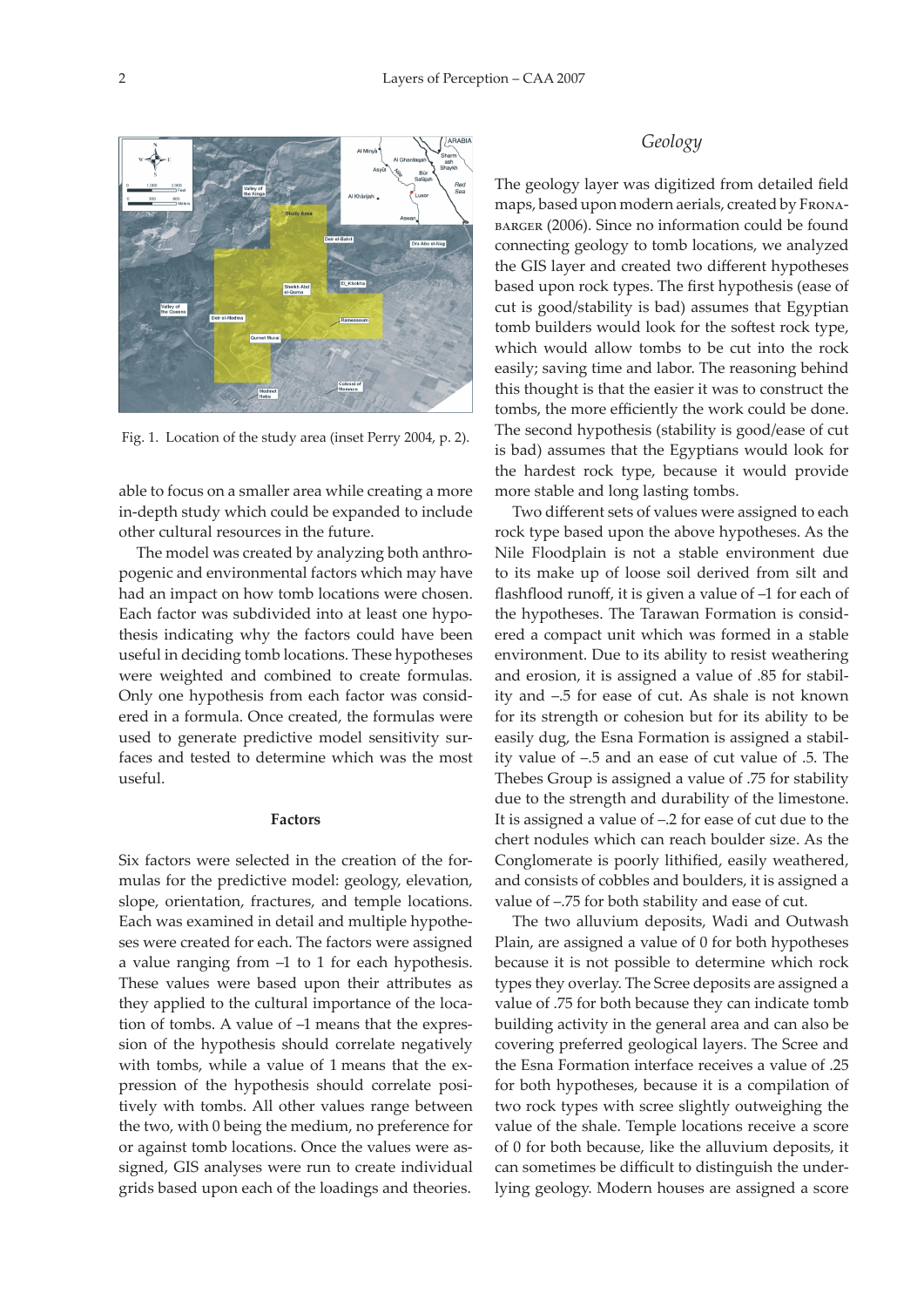of .75 for each hypothesis, because it is a well known fact that houses were sometimes built on the locations of tombs because the tombs could be used as cellars, bathrooms or other rooms in the house.

## *Elevation*

The GIS elevation layer with a contour interval of two meters was digitized from the 1920s British Survey Maps and converted into a digital elevation model. Since no information could be found connecting elevation to tomb locations, we analyzed the GIS layer to create three different hypotheses based upon the range of elevation. The first (low elevation is good/high elevation is bad) assumes that the reigning Egyptians would have picked lower elevations because it was easier to reach and transport items to the tomb. The second (high elevation is good/low elevation is bad) assumes that they would have desired higher elevations because it would ensure tomb safety, provide lofty status, and a clear view of the temples and the blessed east. The last hypothesis (middle elevation is good/low and high elevation are bad) is that they would look for middle elevations because it would provide some safety from tomb raiders, moderate ease of access for the builders, and it would give the resident a lofty position in which to spend eternity (a good compromise).

Three different sets of values were assigned to the elevation surface based upon the above hypotheses. The elevation in the study area ranges from 80 m to 350 m. For the low elevation is good hypothesis, a value of 1 was applied to 80 m decreasing equally to a –1 at 350 m. The high elevation is good hypothesis received a value of 1 for 350 m decreasing equally to a –1 at 80 m. The middle elevation is good hypothesis received a value of 1 for 120 decreasing equally to –1 at 80 m and 350 m.

#### *Slope*

The GIS slope layer was derived from the digital elevation model in ArcGIS 9.1. Since little information could be found connecting slope to tomb locations, we analyzed the GIS layer to create three different hypotheses based upon the range of slope. Three hypotheses were considered when determining ideal slope for tomb locations. The first (steep slope is good/level slope is bad) assumes that a steeper slope

will provide protection by limiting access to looters and provide an easy way to dispose of scree. Manniche (1987, 44–53) states that tombs located in low slope areas are prone to destruction and being covered up with sand. This would also suggest steeper slopes are more preferable. The second (moderate slope is good/level and steep slope is bad) hypothesis is that a moderate slope would be ideal because it would provide some protection from looters, moderately easy disposal of scree, and fairly easy access by the builders. The third (level slope is good/steep slope is bad) assumes that a low slope would provide easy access to the tomb builders making the tomb easier to complete.

Three different sets of values were assigned to the slope surface based upon the above hypotheses. The slope in the study area ranges from 0° to 90°. All the values assigned for each of the three hypotheses are a gradation of positive numbers. In the hypothesis steep slope is good, 90° slope is assigned a value of 1 and 0° slope is assigned a value of 0. The moderate slope is good hypothesis has a value of 1 assigned to 45° slope with a gradation down to 0 for both 0° and 90° slope. For the level slope is good hypothesis, 0° slope is assigned a value of 1 while 9° slope is assigned a value of 0.

# *Orientation*

The Egyptian sun god was believed to cross the netherworld, which is located in the west, in order to be reborn in the east. This belief led the ancient Egyptians to orient their tombs from east to west, so that the tomb could pave the way to the "beautiful West" and help them be reborn into the afterlife (Halvorson 2003). As geological and topological features sometimes made this impossible, tombs can observe fictional directions (HODEL-HOENES 2000). This orientation hypothesis was created as an aspect surface using elevation and cardinal directions to show which directions the topography actually faces. For the purpose of this study a value of 1 is assigned for due east and a –1 for due west with all other directions ranging between the two.

#### *Fractures*

A recent study, conducted by Parizek (2006) in the Theban Necropolis, claims that tombs can be pre-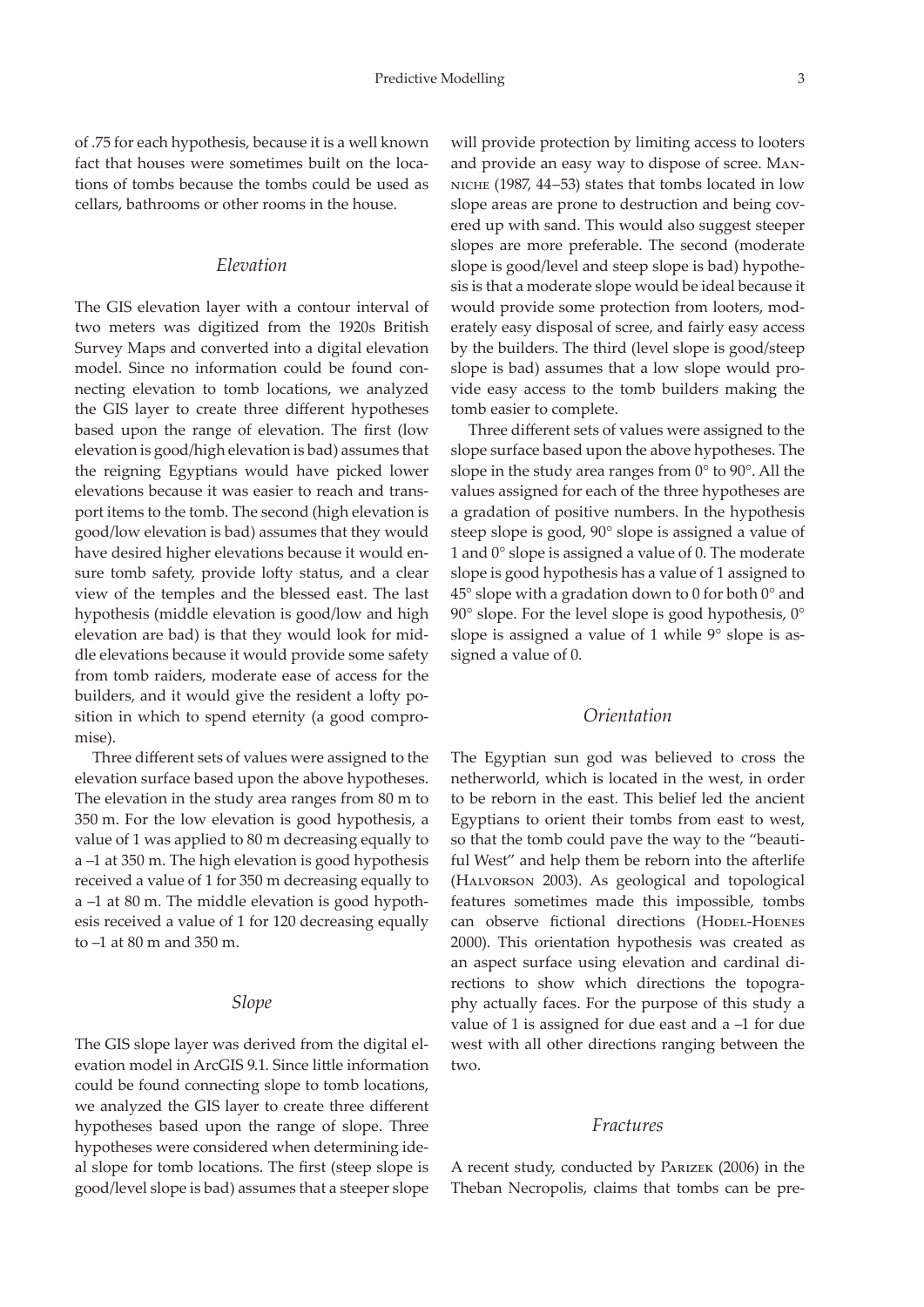| Formula      | Description                                                                                                                                          | Formula | Description                                                                   |
|--------------|------------------------------------------------------------------------------------------------------------------------------------------------------|---------|-------------------------------------------------------------------------------|
| $\mathbf{A}$ | .5 stability + .25 visibility is good + .25<br>east orientation                                                                                      | B       | .5 moderate elevation is good +<br>.25 stability + .25 high elevation is good |
| $\mathsf{C}$ | .5 low elevation is good + .25 ease of cut +<br>.25 level slope is good                                                                              | D       | .5 stability + .5 fault presence is good                                      |
| Е            | .5 temple visibility + .25 temple closeness +<br>.25 east orientation                                                                                | F       | .5 stability + .5 fault presence is bad                                       |
| G            | -25 middle elevation is good + .25 stability.<br>.25 moderate slope is good + .25 east<br>orientation                                                | H       | .5 temple visibility + .5 temple proximity                                    |
| I            | .5 temple visibility + .5 east orientation is good                                                                                                   |         | .5 stability + .5 east orientation                                            |
| K            | -2 middle elevation is good + .16 east orienta.<br>tion +.16 moderate slope is good +.16 stability +<br>.16 temple visibility + .16 temple closeness | L       | .5 stability + .25 fault presence is good +<br>.25 low elevation is good      |
| M            | .5 middle elevation is good + .25 level slope is<br>good + .25 fault presence is good                                                                | N       | .25 middle elevation is good +<br>.5 ease of cut + .25 east orientation       |
| O            | .5 steep slope is good + .25 stability<br>+.25 middle elevation is good                                                                              |         |                                                                               |

Tab. 1. Formulas and the description associated with each.

dicted based on the presence of fractures in the rocks. She claims that tombs can be located by finding fractures. This factor was added to the model to determine if fractures have predictive capabilities or if they are a pseudo-cause. There are two ways to weight fractures. The first hypothesis is that the Egyptians looked for fractures when building tombs, because it gave them an easy starting place. The second hypothesis is that the presence of fractures showed instability in the rock, and they would have stayed away from these locations at all costs. In the first hypothesis, a value of .75 was assigned to facture locations and –1 was applied to the second.

## *Temple Locations*

Egyptian temples were considered microcosms of the world, the realm of the god on earth. They were holy places where people could be close to the gods and receive oracles (NELSON 1944, 44-53). While temples were created for gods, they were also seen as a monument to the king who commissioned the building (Halvorson 2003). As the nobles could not situate their tombs near the king, they would position them either adjacent to the temples or within a visible range. These monuments would many times inspire deviation from the usual east to west orientation (HODEL-HOENES 2000).

Two hypotheses were used when determining which locations would be influenced by temple locations. The first is that Egyptians wanted to be as close to the temples as they could. A cost-distance surface was created based on temple locations and elevation to show which areas would require the least amount of effort to be reached and still be close to the temples. The second hypothesis is that Egyptians did not have to be close to the temples as long as the temples were visible from the tomb entrance. A visibility (line-of-site) analysis was run using elevation and temple locations to determine which areas would have a clear view of the temple.

#### **Formulas**

A total of fifteen formulas was created using combinations of the above mentioned hypotheses *(Tab. 1)*. There is little readily available research done in the area of tomb locations. These formulas were generated to broadly cover all hypotheses.

Only one hypothesis from each factor was used per formula. Each formula was derived by combining the hypothetical reasons that Egyptians might have used in deciding tomb locations. The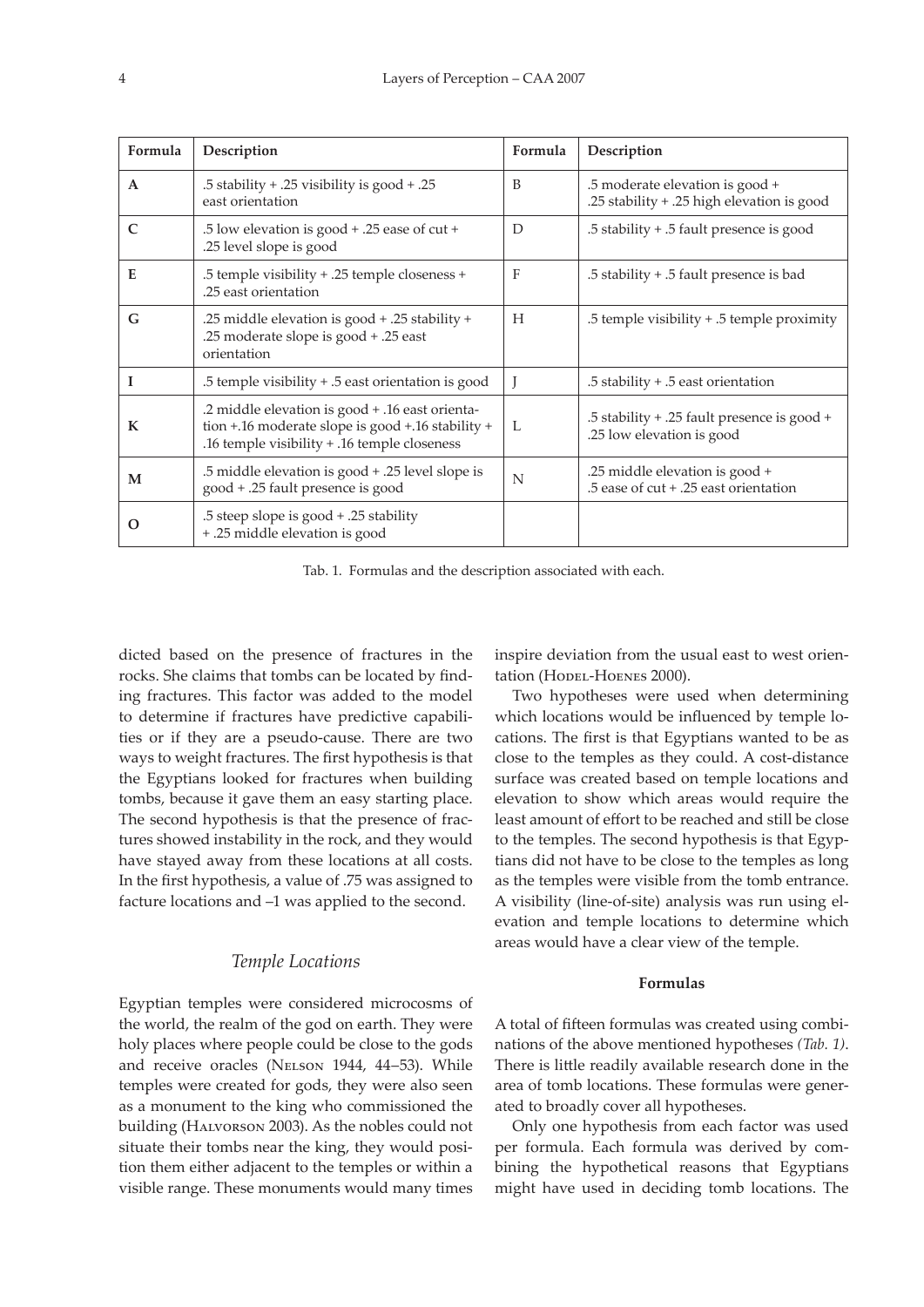hypotheses that are used in a formula are weighted depending on the importance of them in the scenario. Once the formulas were created they were inserted separately into the ArcGIS Spatial Analyst Raster Calculator to create 15 cumulative sensitivity surfaces representing the relative potential for all tomb locations within the Theban Necropolis.

#### **Testing**

A combination of the average predictive values and the observed/expected results were used in the assessment of the 15 different formulas (A–O). A database consisting of 406 known tomb locations was created using the 1920s British Survey maps, and two sets of more recent maps (PORTER / Moss 1994; Kampp 1996). Relevant information, including tomb number, occupant name, dynasty, reigning king, and period was gathered (PORTER / Moss 1994) and added to the database. These known tomb locations were used when calculating both average predictive and observed/expected values. The Hawthorne tools extension, a downloadable GIS script which extracts the corresponding model raster pixel for each tomb point, was used in ArcGIS to determine the predictive value for each tomb.

An average predictive value was first calculated by averaging the total predictive value for each tomb. It was computed for all the formulas, even those with tombs located in low potential areas. When these numbers are combined with the next test, any false senses of predictive capability will be revealed. Minitab was used to create histograms showing the quantity of tombs in each predictive value class. These were used to determine if there are any trends in the data.

In order to calculate the observed/expected values for the models, the initial values ranging from –1 to 1 were subdivided into eight new categories (i.e.  $-1 \le -0.75 = 1$ ). The models and tomb locations were reclassified using these new numbers. The total and sum of the pixels were generated for each model in order to calculate the percentage of each new category. If the tombs were distributed randomly, then we would expect to see the same percentage of tombs scattered around in each group as the pixels in general. Using this assumption, it was possible to generate the number of expected tombs in each category.

Once the observed and expected number of tombs was generated, an observed – expected formula was

used to create an unbiased assessment of the accuracy accounting for the precision distribution (i.e. what was observed given what was expected). This resulted in a range of positive or negative numbers for each category. The model with the most predictive capabilities would have more negative numbers in the lower categories and more positive numbers in the higher categories. This would show that the model has more tombs located in higher probability areas and fewer tombs located in low probability areas than was expected with the randomly generated locations.

### *Results*

The average predictive value for all models ranged from –.56 to +.38, with models H, O, and M having the highest. When these values were compared to the observed–expected, one can see that these models are high, because no low probability area has been created. Out of the fifteen predictive models, only two models, A and J, showed both significantly high predictive ability (high average predictive values, .29 and .26, and a good spread for observed– expected), with A having slightly higher results. While J has good predictive capabilities, the addition of the temple visibility created a stronger model. This lends credibility to the belief that Egyptians preferred tombs facing the east, but when that was not possible, the tombs would face the temple of the reigning king. Both of these models lend credibility to the belief that Egyptians looked for stable rock when choosing locations for tombs. These models might be improved by creating formulas that weight the factors differently.

Seven of the models (A, D, F, J, M, N, and O) showed bimodal distribution which was easily seen in the histograms. Each model was checked to see if any patterns could be distinguished. This analysis showed no discernable difference between dynasty, reigning king, and period. There are many tombs located in the study areas for which this information is not known or was not available. If a more comprehensive database were to be created, it might reveal why these configurations occurred. There is no one common factor used in these models which might explain why this bimodal distribution occurs.

Model B was the only model that created reverse predictability. This model is not reliable as one or all of the factors involved might be reversed to create a model where all the tombs fall in high probability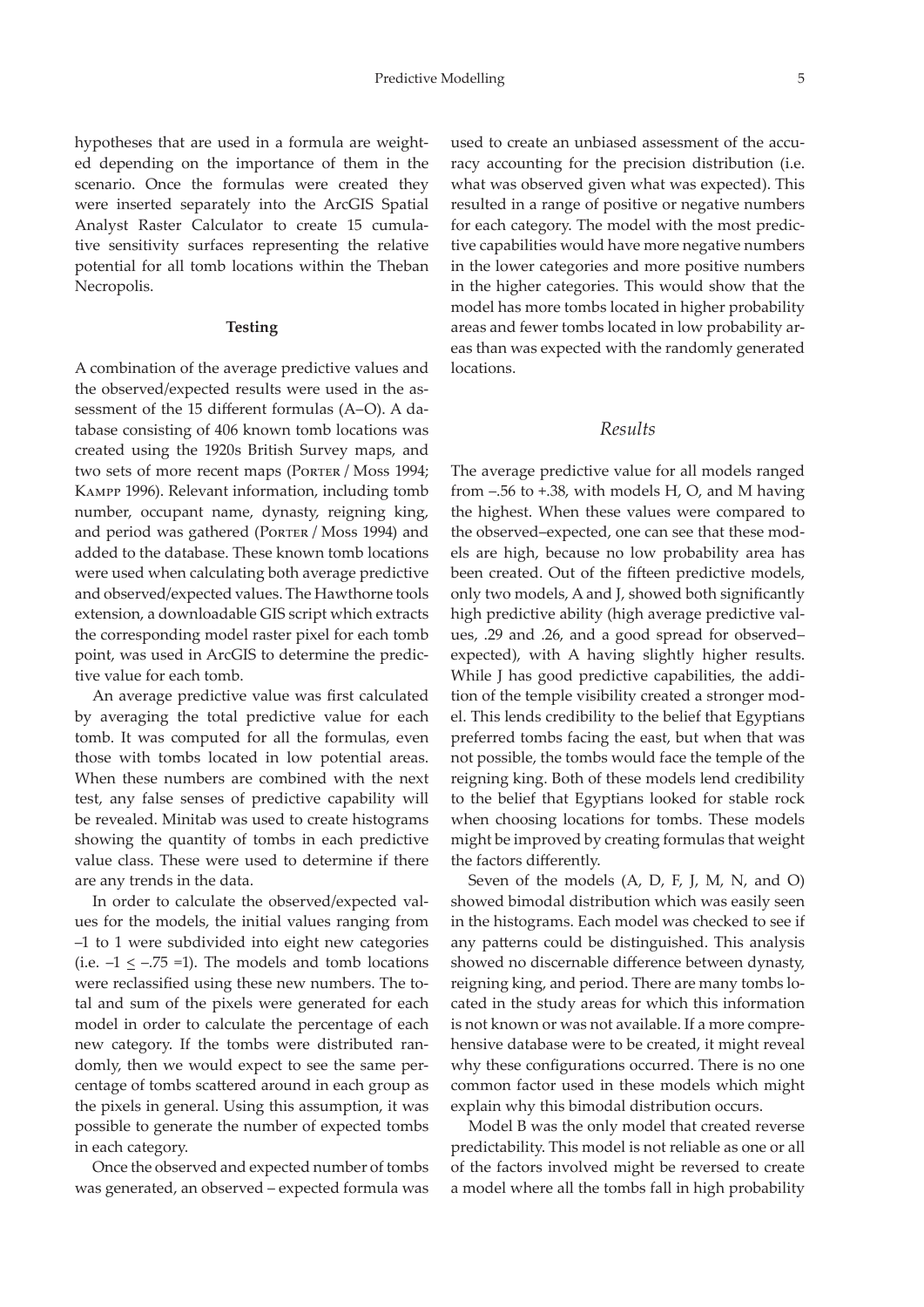areas. On the other hand, this might create a model that contains no low probability areas at all, resulting in very low precision.

Models D and F resulted in exactly the same average predictive value and values for precision. This is very interesting, because the only difference between the two formulas was that D stated that the presence of fractures was good while F stated that the presence of fractures was bad. When examining the raw data, it is noted that fracture patterns in the tomb locations have not been sufficiently mapped. Thus, additional fracture mapping needs to be conducted.

# *Conclusions*

The predictive model was able to produce two viable explanatory models, A and J. These models provide a good place to start the manipulation process in order to further examine the complexity of tomb location choice. These two models show that stable rock, an eastern orientation, and orientation facing Royal temples were important when choosing tomb locations. The models were not able to determine to what extent these factors were necessary or which was more highly desired. The factors of elevation, slope, and fractures do not appear to have been used to make the decisions. This does not mean that the Egyptians did not consider them when picking tomb locations, just that the explanation is still incomplete. New formulas can be created and tested to try to determine if other unidentified factors were important. Once these have been determined, they can be used to locate unknown tombs or tombs whose locations have been lost throughout the whole of the Theban Necropolis.

The most important information that can be gathered from these models is not necessarily which formula works best, but the fact that there is a lack of knowledge in the archaeological world as to why these locations were chosen. Most archaeological research has been limited to finding out about the person who was buried in the tombs, and not necessarily why the tomb is located it that specific spot. This is a whole side of Egyptian archaeology which has not been fully explored. If more focus is placed on this avenue, then better models can be created which can lead to the discovery of new tombs, and the complexities of cognitive decision making.

## *References*

Abraham / Bakr / Lane 1999

G. Abraham / A. Bakr / J. Lane, Comprehensive Development Plan for the City of Luxor: Executive Summary. Abt Associates, Inc., Prepared for The Ministry of Housing, Utilities and Urban Communities, Egypt.

[http://www.abtassociates.com/reports/ES](http://www.abtassociates.com/reports/ES1999829433054_ 15584.pdf)1999829433054\_ [15584.pdf](http://www.abtassociates.com/reports/ES1999829433054_ 15584.pdf) [31 Dec 2007].

Egyptian Antiquities Information System 2004

Egyptian Antiquities Information System, Homepage. [http://www.eais.org.eg](http://www.eais.org.eg/)/ [31 Dec 2007].

Fronabarger 2001

A. Fronabarger, Preliminary Report on the Geology and Structural Stability of Three Theban Tombs, TT-72, TT-121, and MMA-850: Submitted to the Scrapis Research Institute (2001).

FRONABARGER 2006

A. Fronabarger, Unpublished geologic map of a portion of the Theban Necropolis.

Halvorson 2003

K. Halvorson, Transitions in the Theban Necropolis: A Study of the Placement of Noble Tombs in the Thebes West, Dynasties XI–XX. Unpublished M.A. thesis (Charleston 2003).

Hodel-Hoenes 2000

S. HODEL-HOENES, Life and Death in Ancient Egypt: Scenes from Private Toms in New Kingdom Thebes (Ithaca 2000).

Hudak et al. 1995

G. Hudak / E. Hobbs / A. Brooks / C. Sersland, A Predictive Model of Precontact Archaeological Site Location for The State of Minnesota, Final Report (Mn/DOT Agreement No. 73217/SHPO Reference Number 95-4098). [http://environment.transportation.org/documents/](http://environment.transportation.org/documents/MN_Model/TOC.html) [MN\\_Model/TOC.html](http://environment.transportation.org/documents/MN_Model/TOC.html) [31 Dec 2007].

Kampp 1996

F. Kampp, Die thebanische Nekropole: Zum Wandel des Grabgedankens von der XVII. bis zur XX. Dyanstie. Theben 13 (Mainz 1996).

van Leusen et al. 2003

P. van Leusen / J. Deeben / D. Hallewas / P. Zoetbrood / H. KAMERMANS / P. VERHAGEN, A Baseline for Predictive Modelling in the Netherlands. In: M. van Leusen / H. Kamermans (eds.), Predictive Modelling for Archaeological Heritage Management: A Research Agenda. Nederlandse Archeologische Rapporten 29 (Amersfoort 2003) 25–92.

Manniche 1987

L. Manniche, City of the Dead: Thebes in Egypt (London 1987).